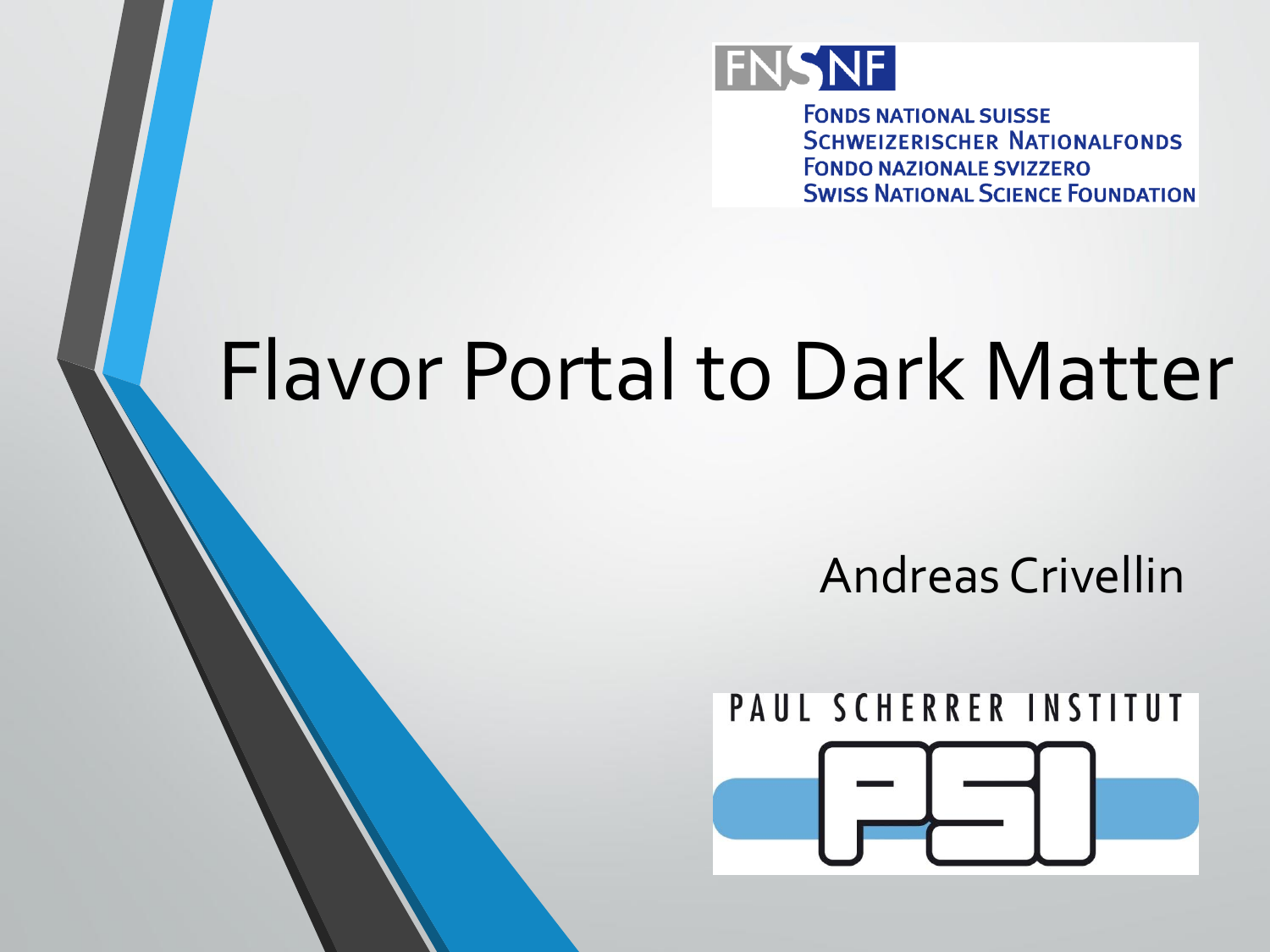# **Outline**

- Quark masses and CKM elements
- Froggatt Nielson and Flavour Symmetries
- Flavour Portal to Dark Matter
	- Explicit U(1) model
	- Relic Density
	- Direct detection
	- Flavour constraints (Kaon mixing)
- Conclusion and Outlook 2021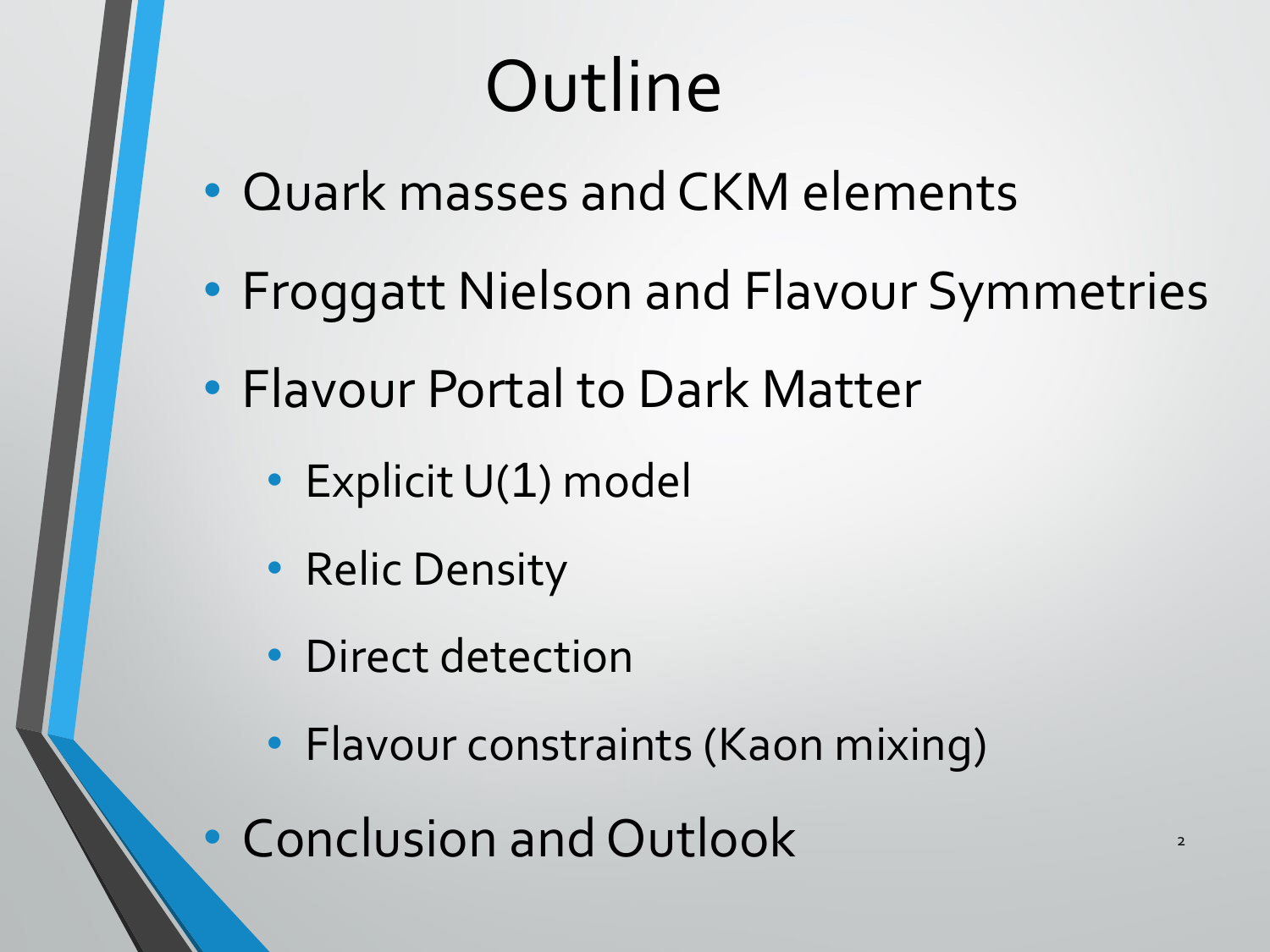### Quark masses

- Volume of the sphere is proportional to the mass
- Quark masses are strongly hierarchical

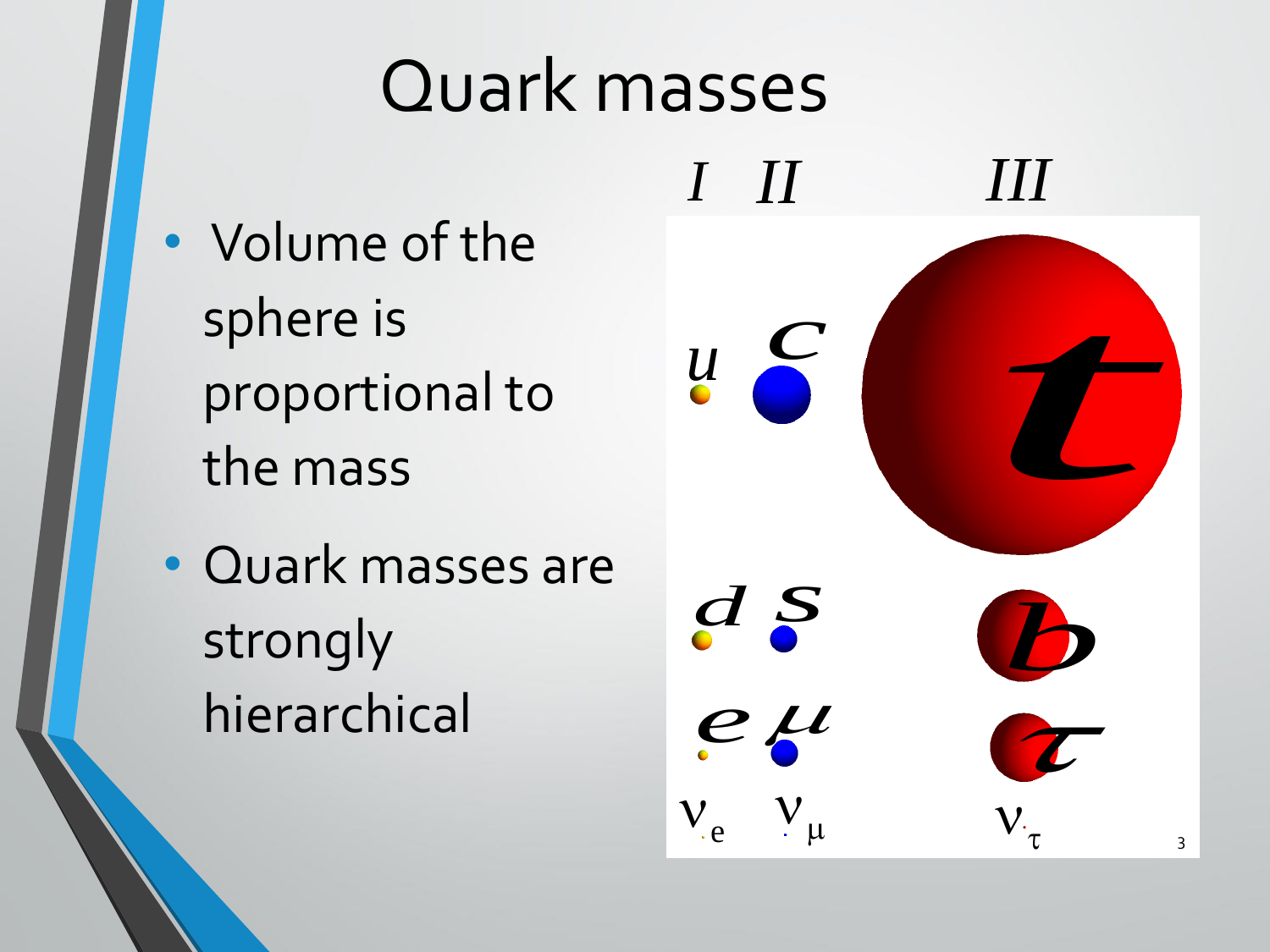### CKM elements



**CKM** elements are hierarchical

4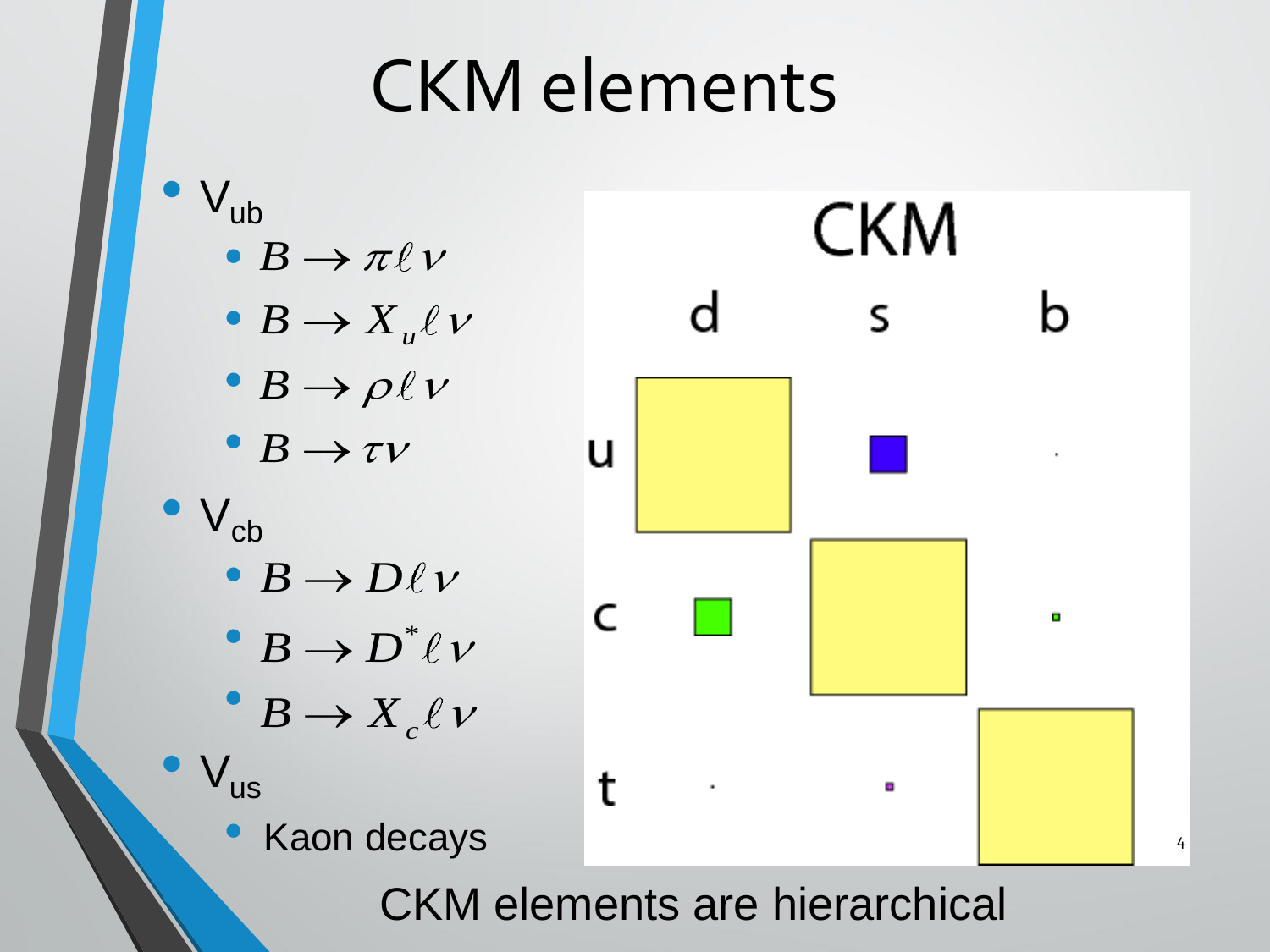## CKM elements

- Inclusive and exclusive determinations of the  $V_{ub}$  and V<sub>cb</sub> do not agree well.
- Right-handed W-b-u coupling?



Update of AC, S. Pokorski '2014

5

No new physics in CKM elements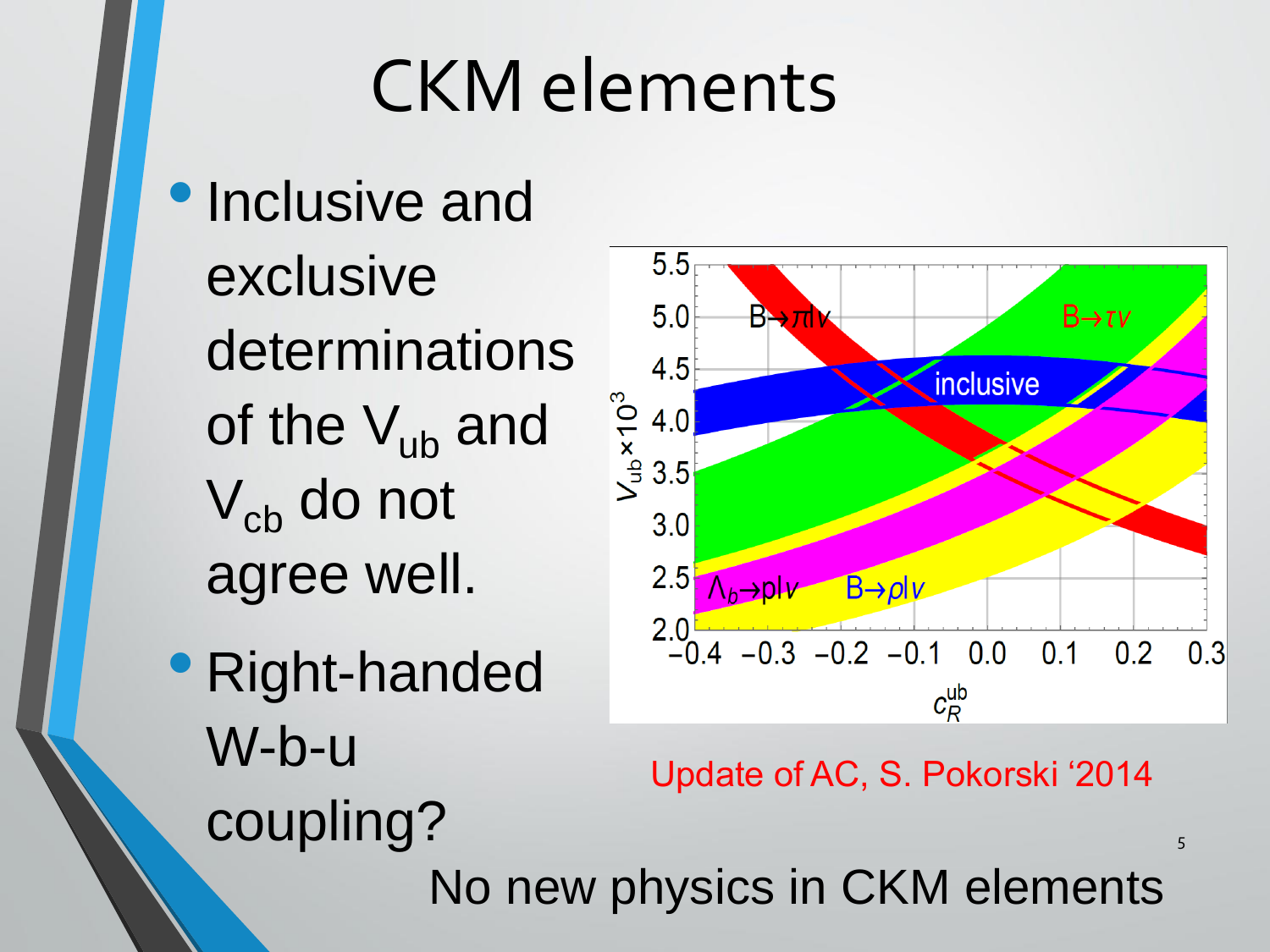# Global CKM fit



- CKM fit work very well
- Strong constraints on New Physics

6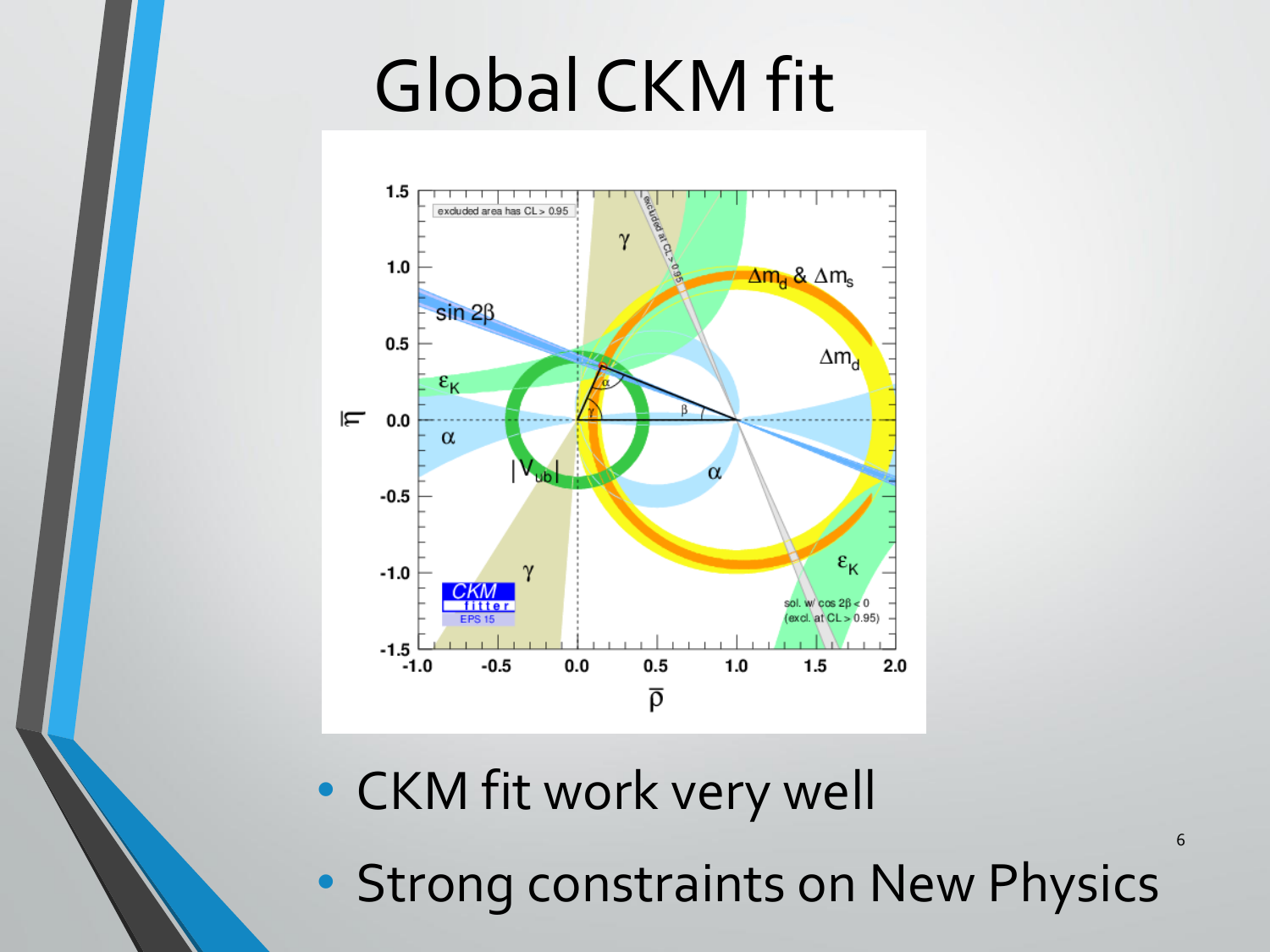### Flavour Puzzle

• How do we explain the hierarchy of the CKM elements and the quark masses?

$$
\frac{m_c}{m_t} \approx \varepsilon^4, \frac{m_u}{m_t} \approx \varepsilon^8 \qquad |V| \approx \begin{pmatrix} 1 & \varepsilon & \varepsilon^3 \\ \varepsilon & 1 & \varepsilon^2 \\ \varepsilon^3 & \varepsilon^2 & 1 \end{pmatrix}
$$

$$
\frac{m_s}{m_b} \approx \varepsilon^3, \frac{m_d}{m_b} \approx \varepsilon^5 \qquad \qquad \varepsilon \approx 0.23
$$

7

• Hints for a organizing principle?

• Dynamical Explanation?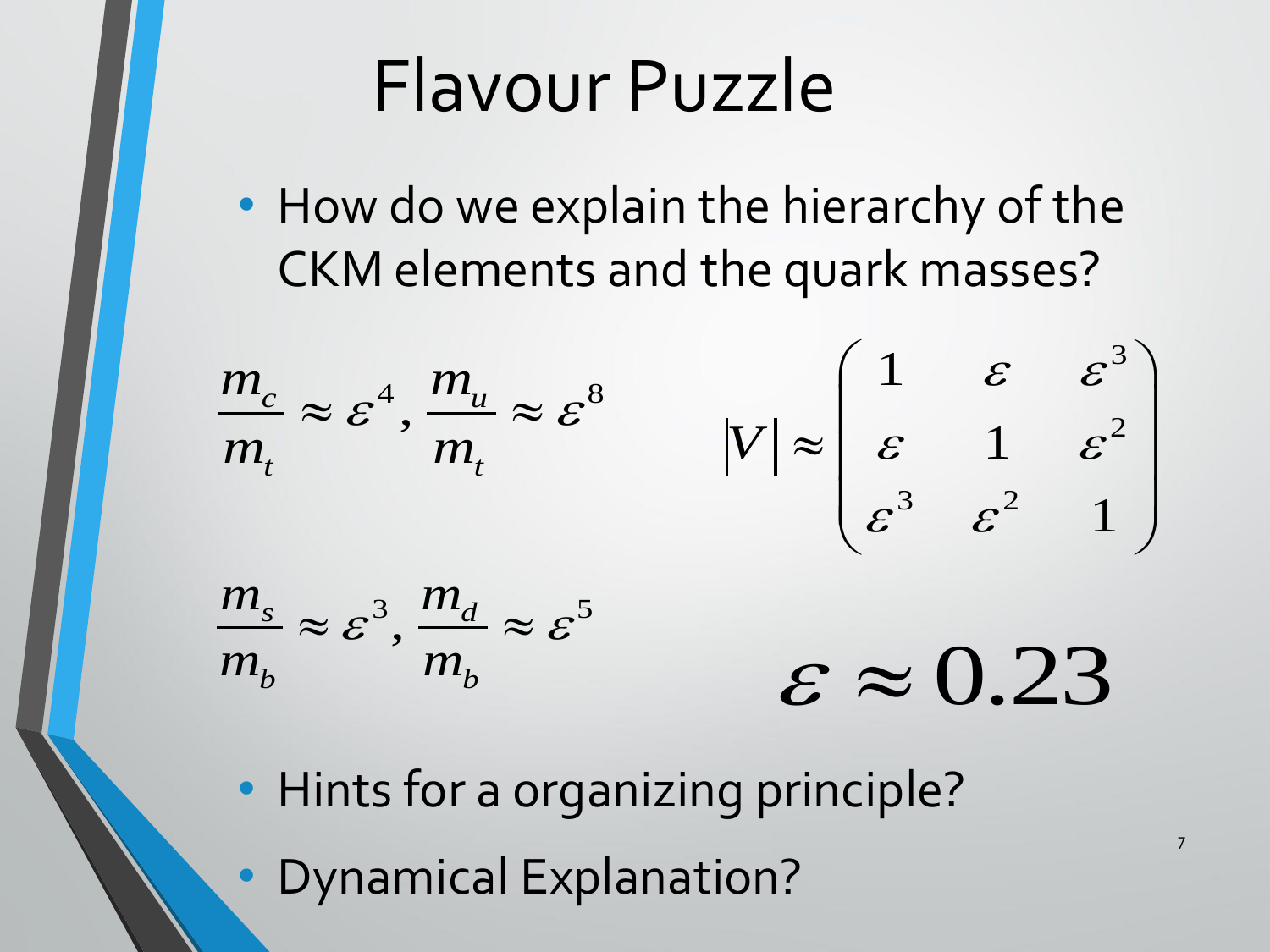### Froggatt Nielson Mechanism Froggatt Nielson '79, Leurer Seiberg Nir '92, '93

- SM fermions are charged under a new flavour symmetry
- Vector-like fermions  $\mathcal{Q}_L, \mathcal{Q}_R, D_L, D_R, U_L, U_R$ charged under the flavour symmetry are added
- SM scalar singlets  $\phi$  with flavour charge breaks the flavour symmetry (flavons) by the vev  $v_{\phi}$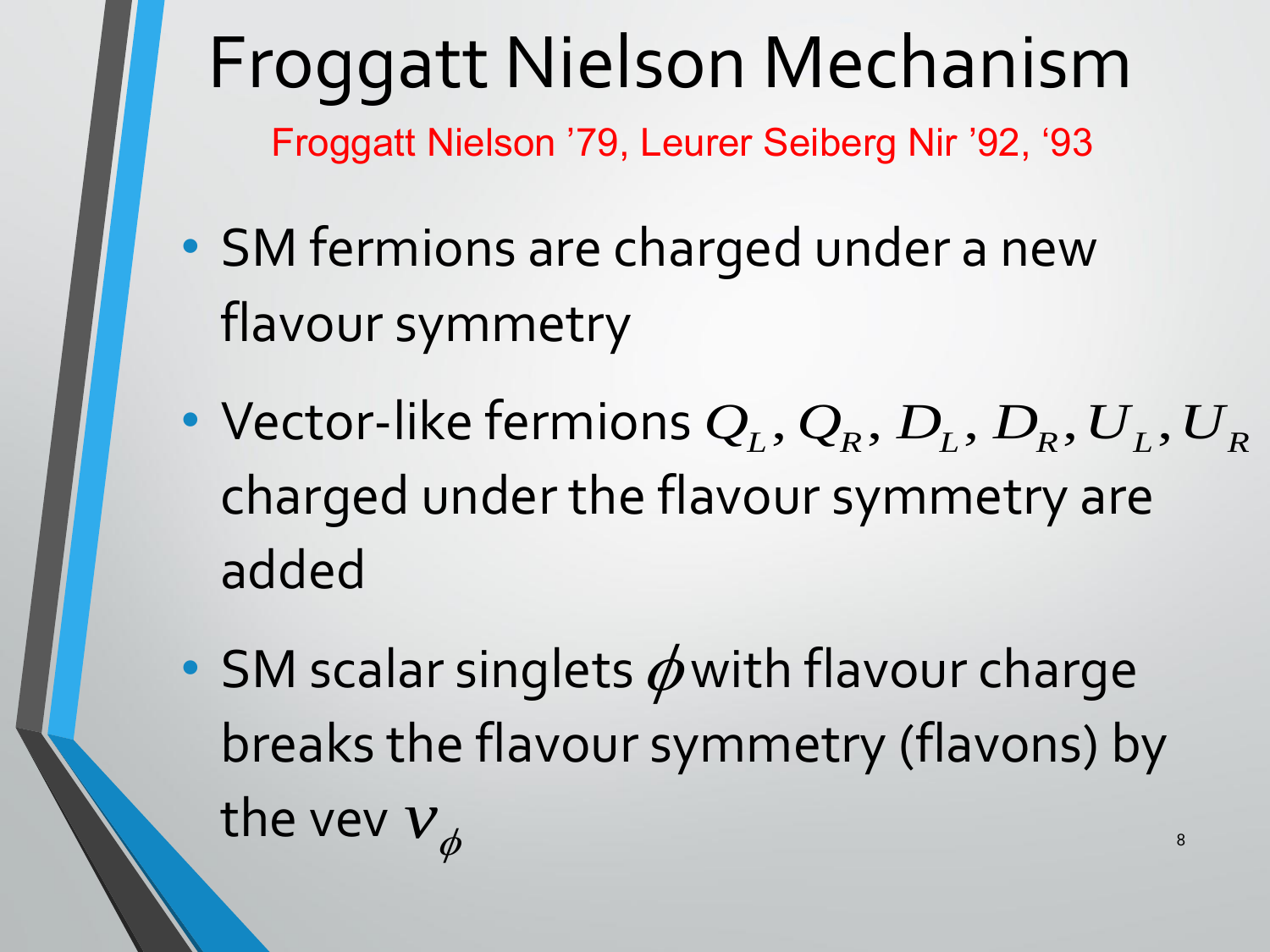## U(1) Example

#### Chankowski et al. '05

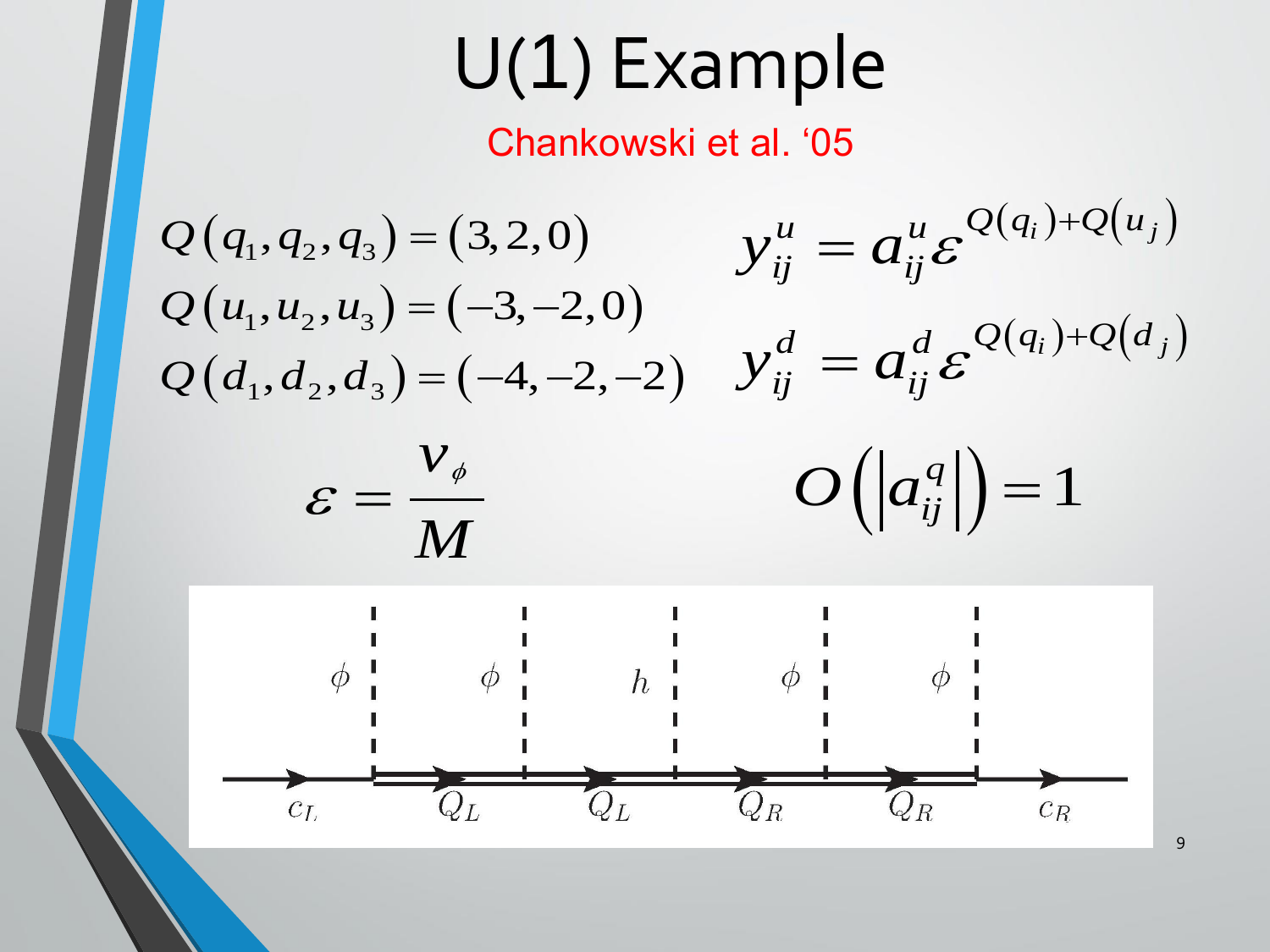## Dark Matter

- Existence establish on cosmological scales
- Weakly interacting
- SM singlet?!
- Why is it stable?
- How is it connected to the SM (relic density)

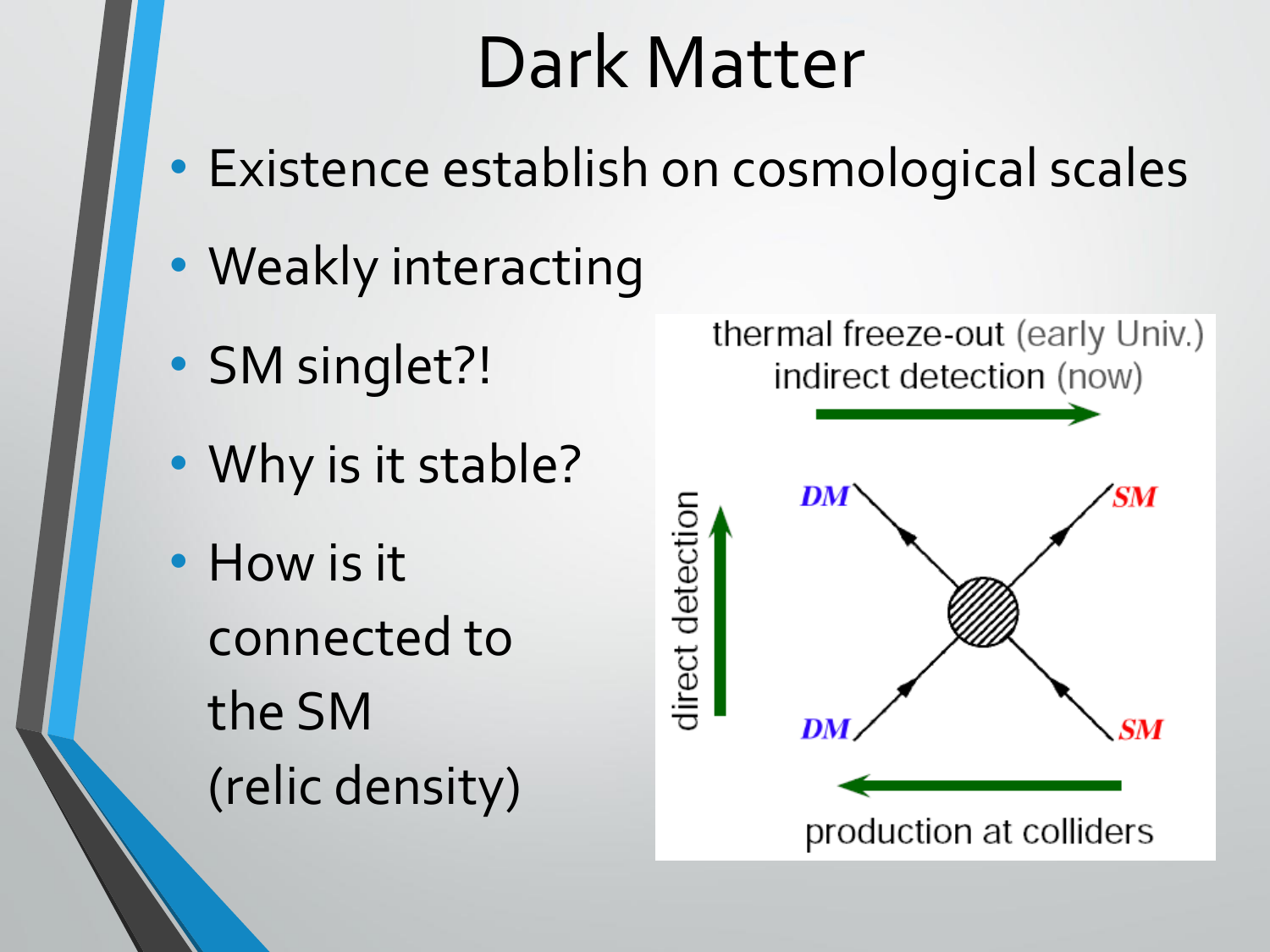### Flavour Portal to Dark Matter

L. Calibbi, AC, B. Zaldivar '14

- DM is a SM singlet but is charged under the flavour symmetry
	- Minimal (no additional quantum number etc.)
	- Stability can be ensured
- Flavour interactions connect DM with the Standard Model
- Flavour symmetry
	- Global: Flavon exchange
	- Local: Flavour gauge boson exchange 11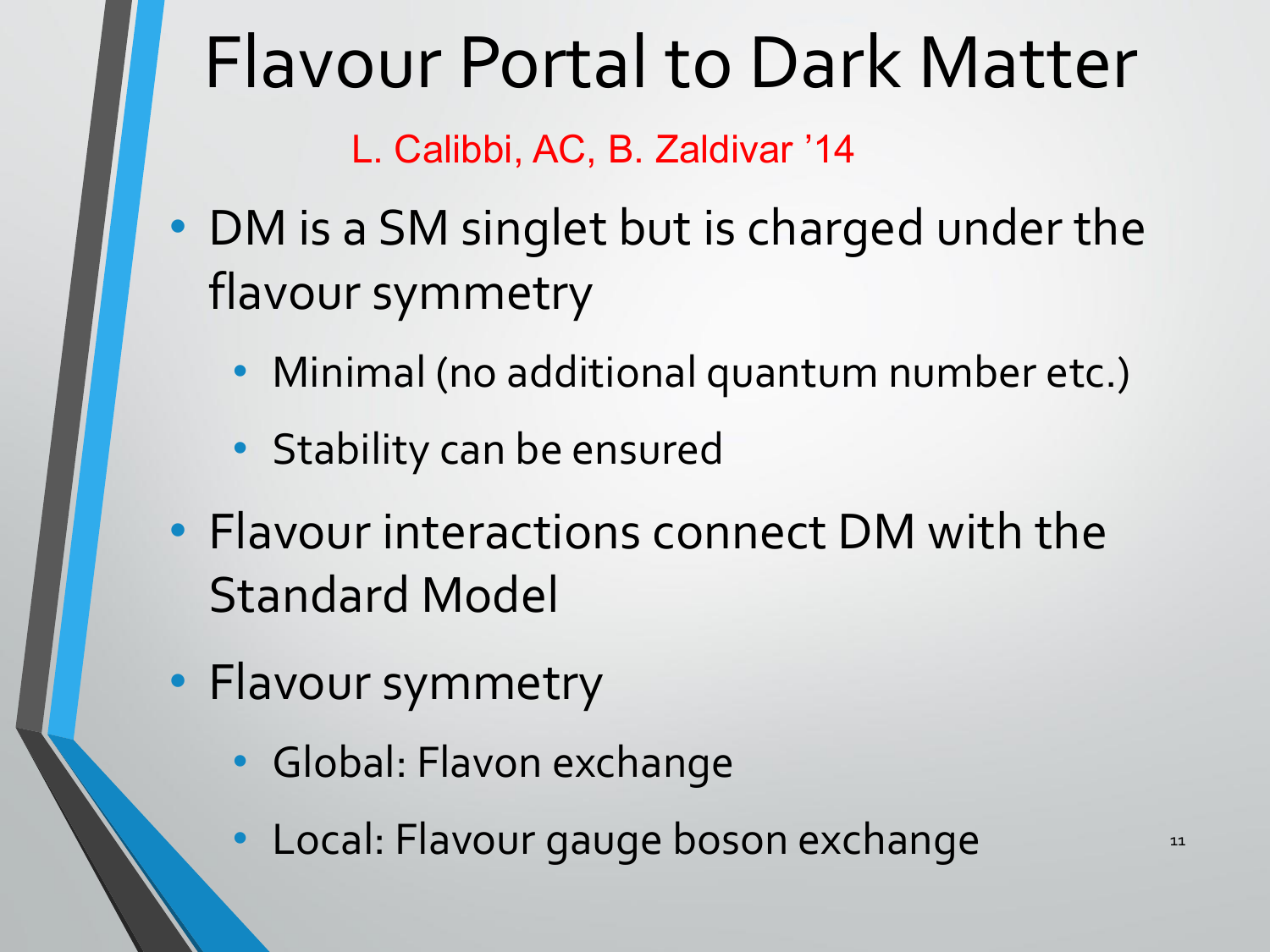### Flavour Constraints

- Best constraints from Kaon mixing on U(1) models
	- SM is smallest
	- Flavour charges are highest





Calibbi, Lalak, Pokorski, '12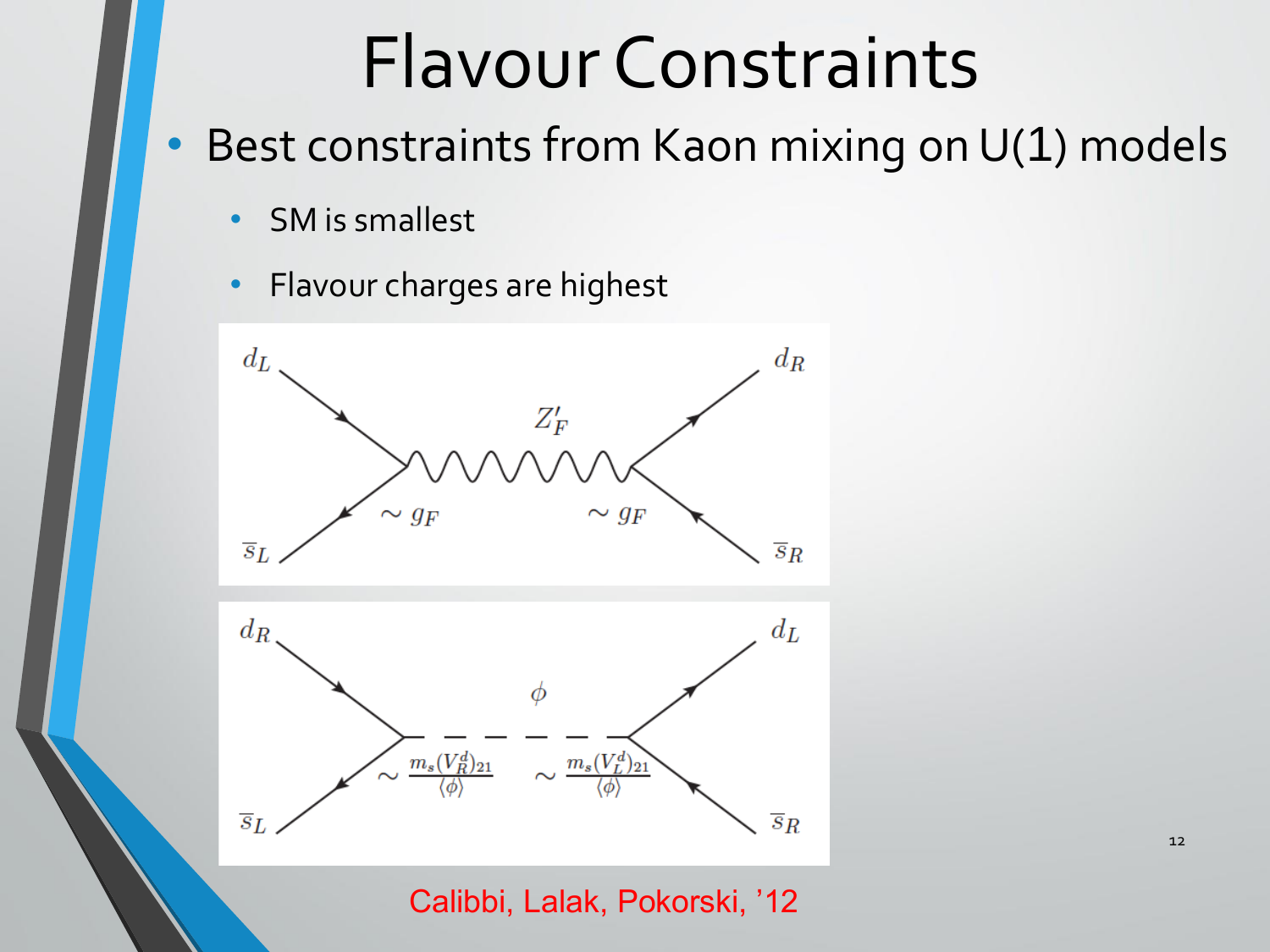### Direct Detection

#### • Spin independent



 $\sim \frac{\lambda_\chi^2 \lambda_{\phi N}^2}{m_\phi^4} \mu_{\chi N}^2$  $\sigma_\phi^{\rm SI} \sim$ 

#### MFV-like couplings



 $\sigma_{Z'}^{\rm SI} \sim \frac{g_F^2 \lambda_{Z'N}^2}{m_{Z'}^4} \mu_{\chi N}^2$ 

13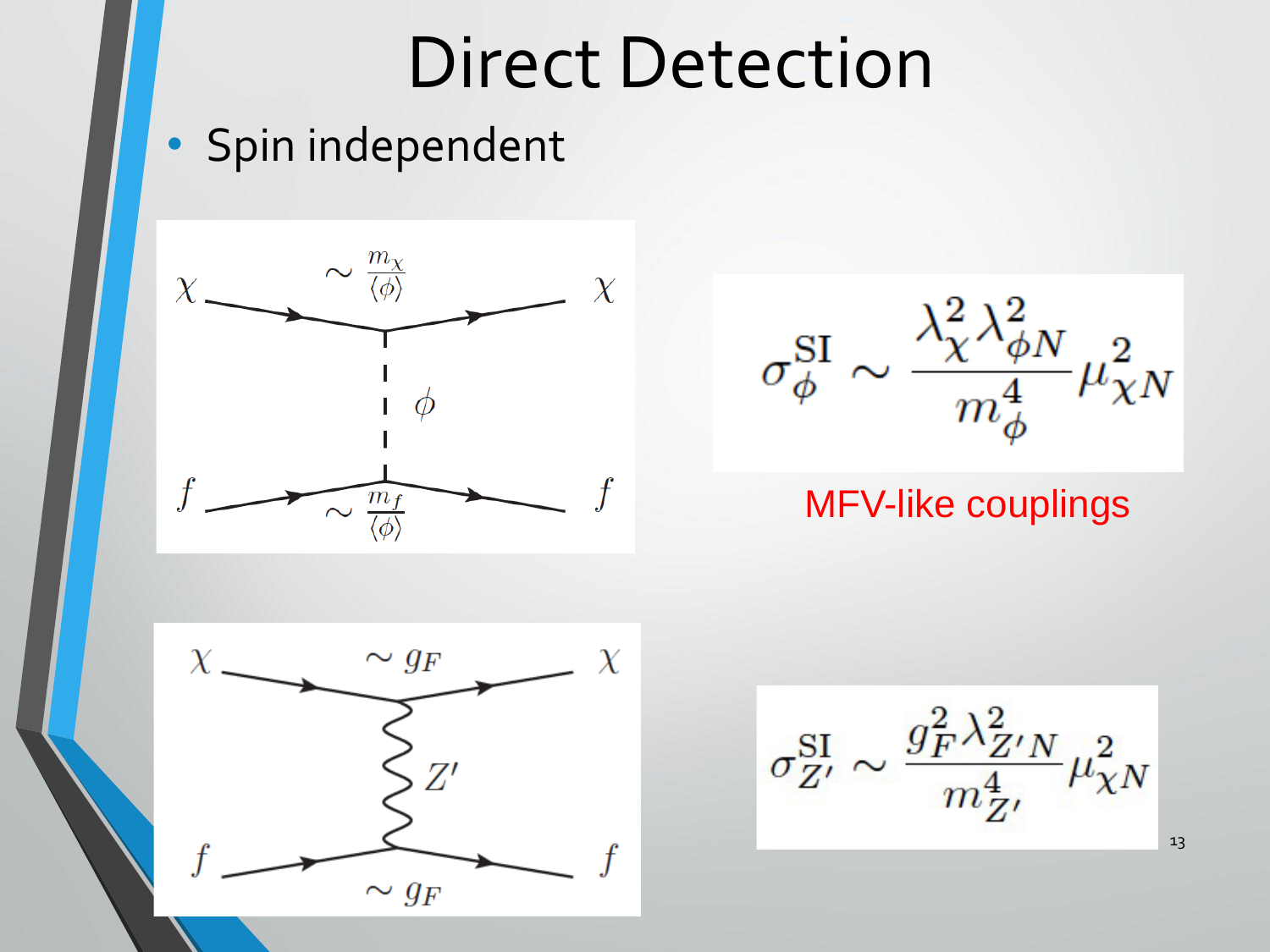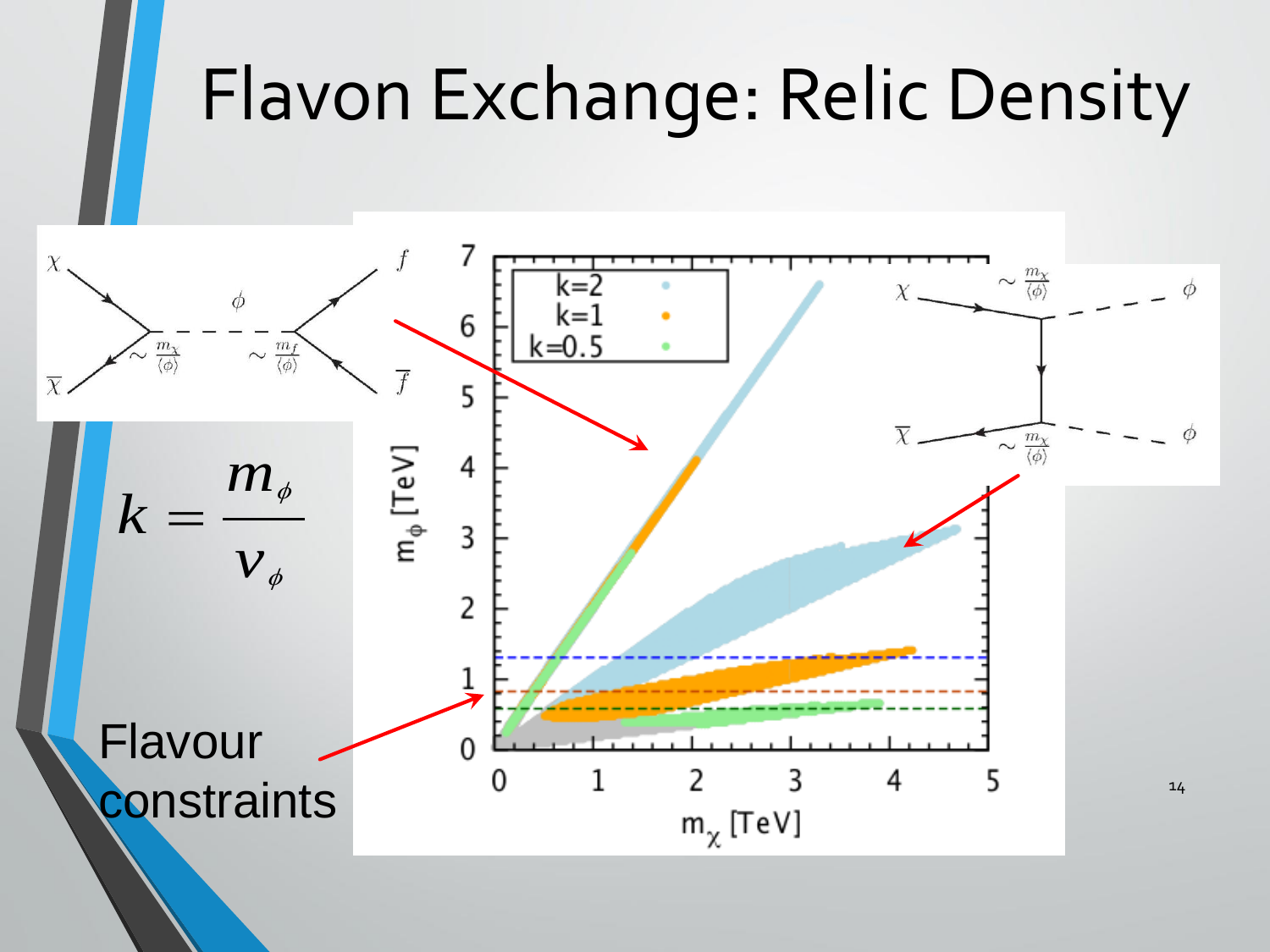# Flavon exchange: Direct Detection



*m k*  $v_{\phi}$  $=$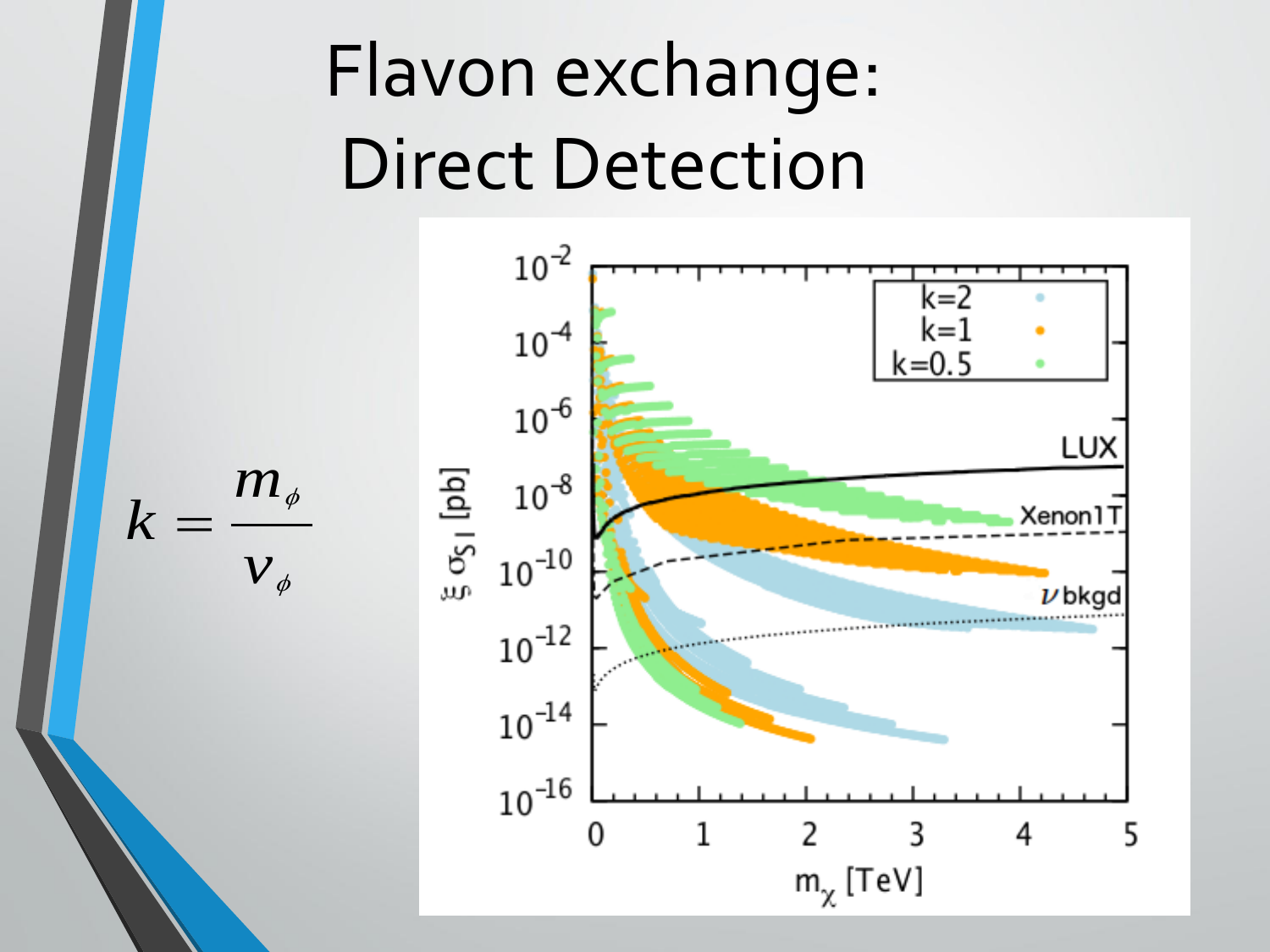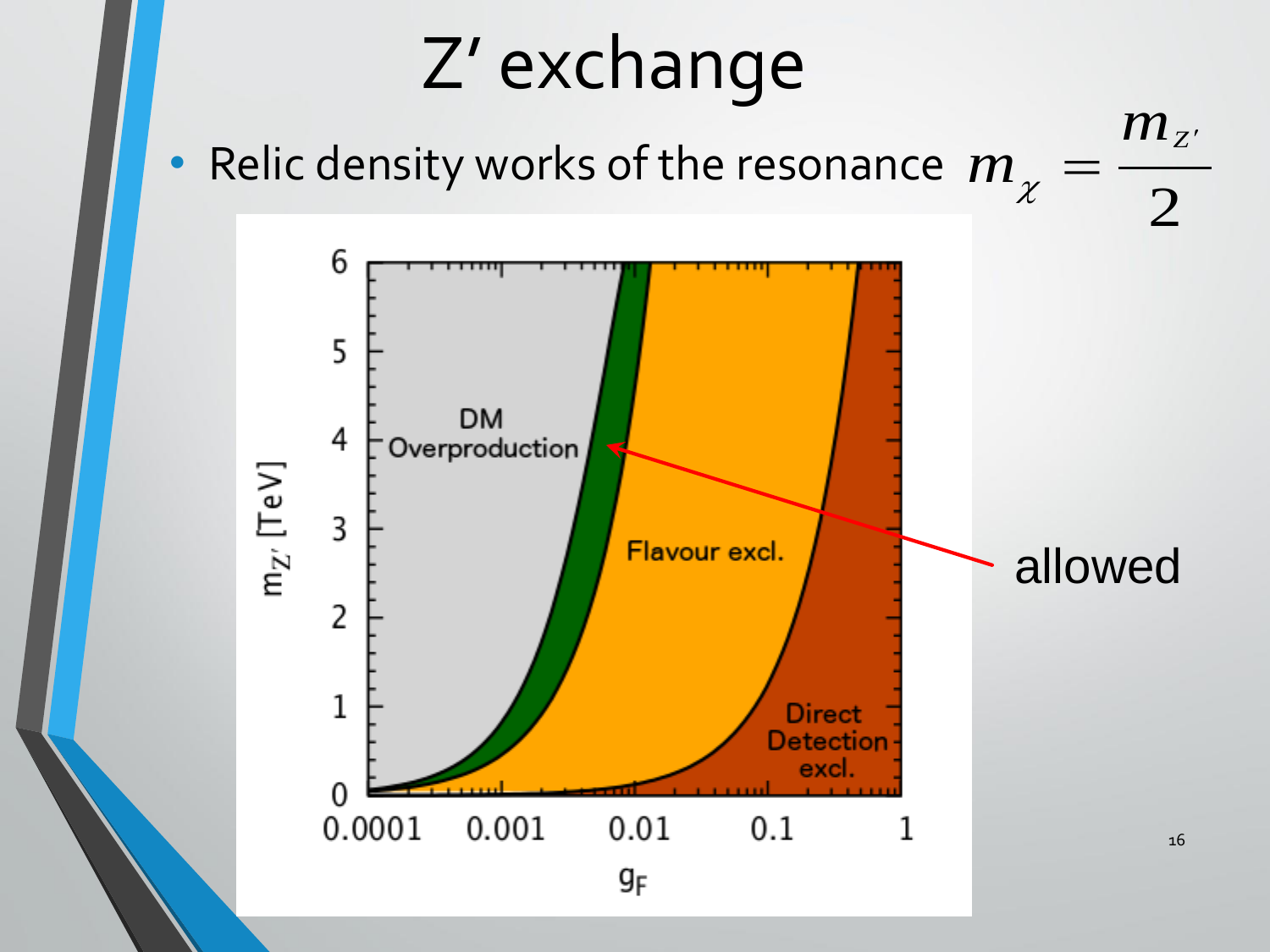## Conclusions

- Flavour symmetries explain the hierarchy of quark masses and mixing
- In a general class of models, Dark Matter is charged under some flavour symmetry and interacts with the SM via
	- Flavons (scalars)
	- Flavour gauge bosons (vectors)
- In abelian models one finds strong constraints from Kaon Physics